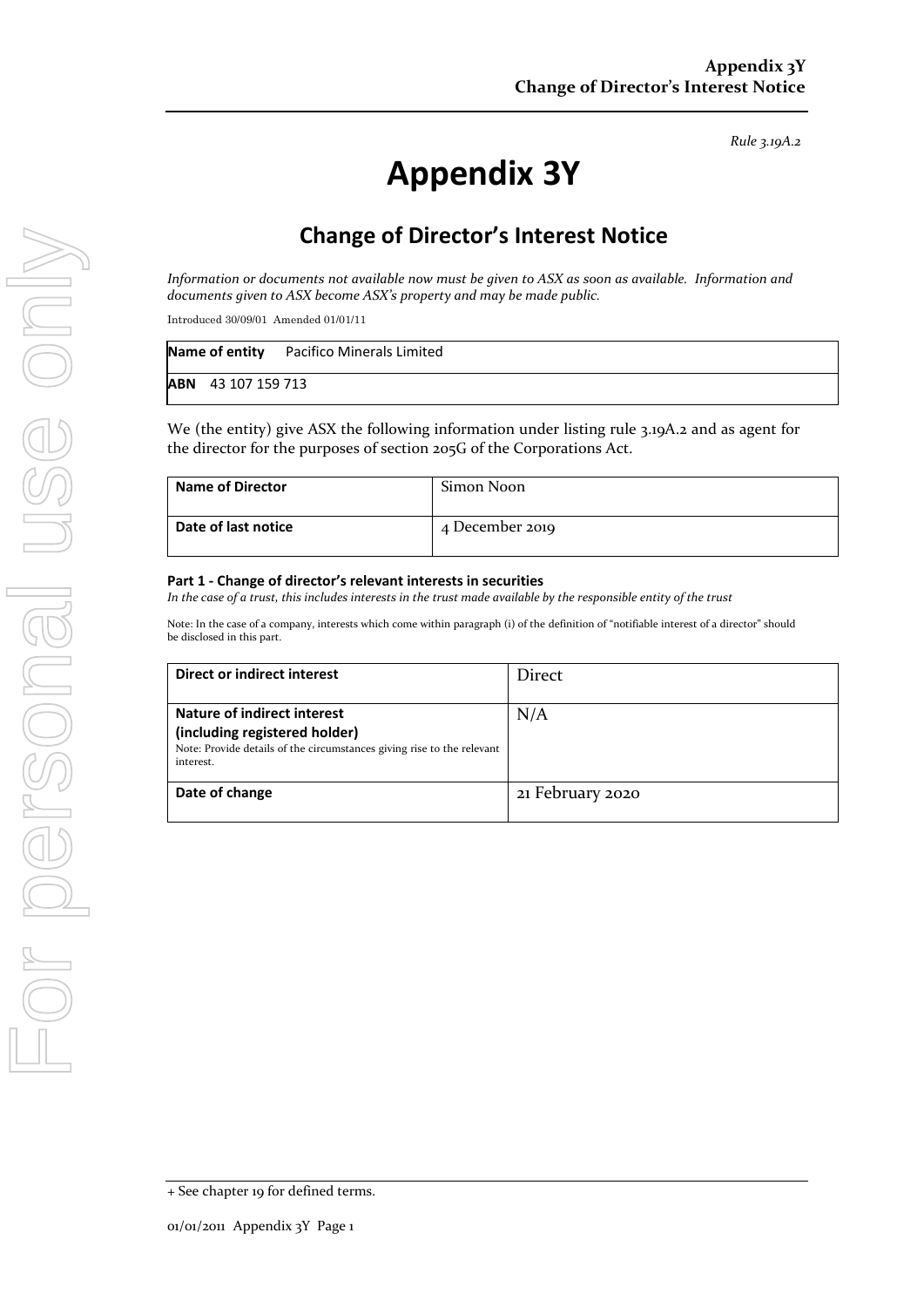| No. of securities held prior to change                                                                                                                                     | <b>Simon Alexander Noon</b>                                                                                                                                                                                                                                                                                                                                                                                                                                                                                                                                               |  |
|----------------------------------------------------------------------------------------------------------------------------------------------------------------------------|---------------------------------------------------------------------------------------------------------------------------------------------------------------------------------------------------------------------------------------------------------------------------------------------------------------------------------------------------------------------------------------------------------------------------------------------------------------------------------------------------------------------------------------------------------------------------|--|
|                                                                                                                                                                            | 3,695,073 Fully paid ordinary shares                                                                                                                                                                                                                                                                                                                                                                                                                                                                                                                                      |  |
|                                                                                                                                                                            | <b>Simon Alexander Noon ATF Noon Family Trust</b><br>22,704,927 Fully paid ordinary shares<br>8,500,000 Unlisted Options exercisable<br>$\bullet$<br>at 1.5 cents and expiring 21 November<br>2020<br>2,100,000 Listed Options exercisable at<br>1.5 cents and expiring 21 November<br>2020<br>12,000,000 Unlisted Class "A"<br>Performance Rights expiring 30 June 2022<br>12,000,000 Unlisted Class "B"<br>$\bullet$<br>Performance Rights expiring 30 June 2022<br>12,000,000 Unlisted Class "C"<br>Performance Rights expiring 30 June 2022                           |  |
| <b>Class</b>                                                                                                                                                               | <b>Ordinary Fully Paid Securities</b>                                                                                                                                                                                                                                                                                                                                                                                                                                                                                                                                     |  |
| <b>Number acquired</b>                                                                                                                                                     | 2,600,000                                                                                                                                                                                                                                                                                                                                                                                                                                                                                                                                                                 |  |
| <b>Number disposed</b>                                                                                                                                                     | N <sub>il</sub>                                                                                                                                                                                                                                                                                                                                                                                                                                                                                                                                                           |  |
| <b>Value/Consideration</b><br>Note: If consideration is non-cash, provide details and estimated<br>valuation                                                               | $$13,000$ ( $$0.005$ per share)                                                                                                                                                                                                                                                                                                                                                                                                                                                                                                                                           |  |
| No. of securities held after change                                                                                                                                        | <b>Simon Alexander Noon</b>                                                                                                                                                                                                                                                                                                                                                                                                                                                                                                                                               |  |
|                                                                                                                                                                            | 3,695,073 Fully paid ordinary shares                                                                                                                                                                                                                                                                                                                                                                                                                                                                                                                                      |  |
|                                                                                                                                                                            | <b>Simon Alexander Noon ATF Noon Family Trust</b><br>25,304,927 Fully paid ordinary shares<br>$\bullet$<br>8,500,000 Unlisted Options exercisable<br>at 1.5 cents and expiring 21 November<br>2020<br>2,100,000 Listed Options exercisable at<br>1.5 cents and expiring 21 November<br>2020<br>12,000,000 Unlisted Class "A"<br>$\bullet$<br>Performance Rights expiring 30 June 2022<br>12,000,000 Unlisted Class "B"<br>$\bullet$<br>Performance Rights expiring 30 June 2022<br>12,000,000 Unlisted Class "C"<br>$\bullet$<br>Performance Rights expiring 30 June 2022 |  |
| Nature of change<br>Example: on-market trade, off-market trade, exercise of options,<br>issue of securities under dividend reinvestment plan, participation in<br>buy-back | On market purchase.                                                                                                                                                                                                                                                                                                                                                                                                                                                                                                                                                       |  |

<sup>+</sup> See chapter 19 for defined terms.